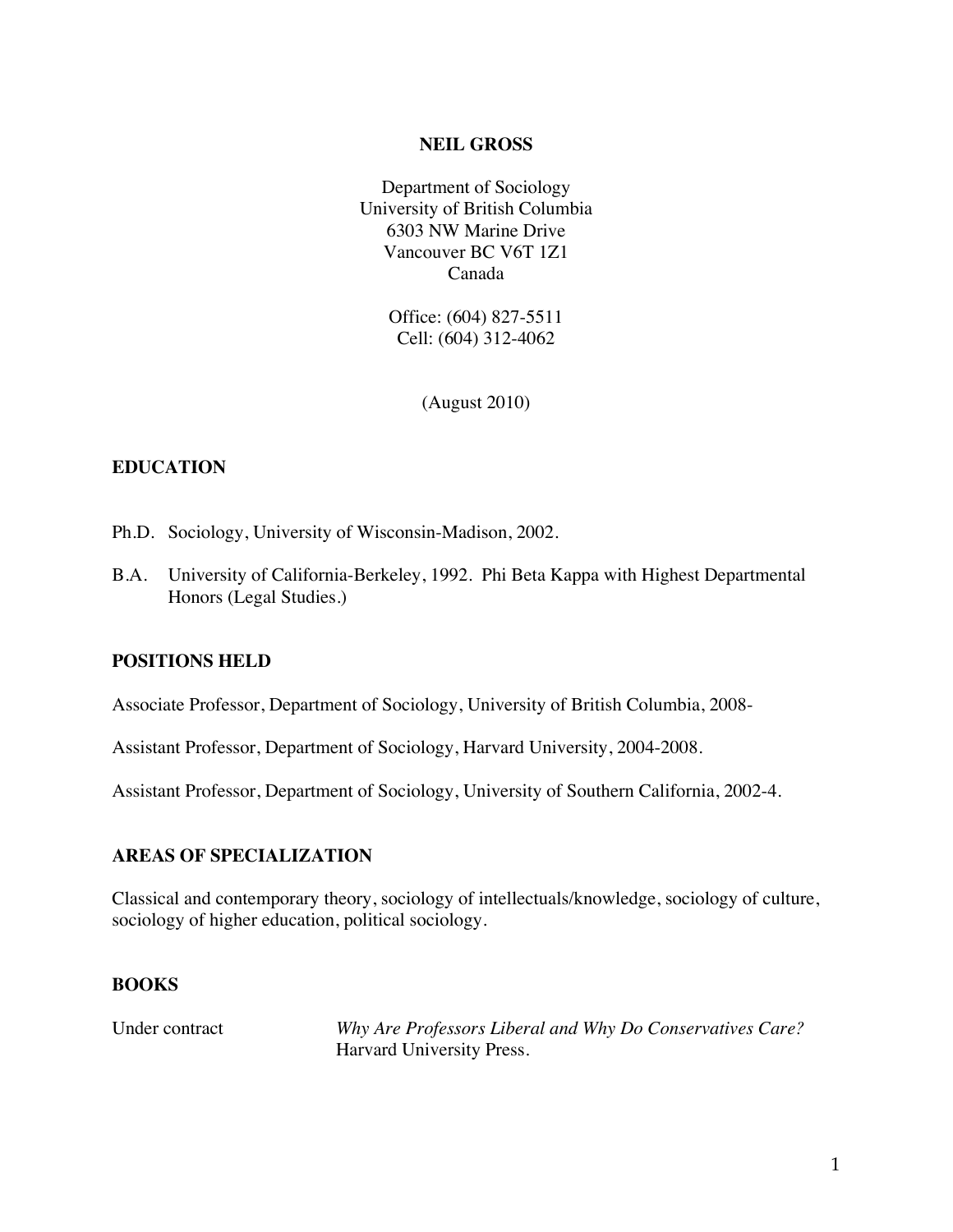| Under contract | Professors and Their Politics. Johns Hopkins University Press.<br>(Coeditor with Solon Simmons)                                                                                                                                                                                                                                                                                                                                                                                                                                                                                                                                                                                                                                                                                  |
|----------------|----------------------------------------------------------------------------------------------------------------------------------------------------------------------------------------------------------------------------------------------------------------------------------------------------------------------------------------------------------------------------------------------------------------------------------------------------------------------------------------------------------------------------------------------------------------------------------------------------------------------------------------------------------------------------------------------------------------------------------------------------------------------------------|
| Forthcoming    | Social Knowledge in the Making. The University of Chicago Press.<br>(Coeditor with Charles Camic and Michèle Lamont.)                                                                                                                                                                                                                                                                                                                                                                                                                                                                                                                                                                                                                                                            |
| 2008           | Richard Rorty: The Making of an American Philosopher. The<br>University of Chicago Press.                                                                                                                                                                                                                                                                                                                                                                                                                                                                                                                                                                                                                                                                                        |
|                | Reviewed in the <i>Economist</i> , American Prospect, San Francisco<br>Chronicle, $n+1$ , New York Observer, Times Higher Education<br>Supplement (UK), Frankfurter Allgemeine (Germany), NRC<br>Boeken (The Netherlands), Library Journal, Choice, Publishers<br>Weekly, Contemporary Sociology, Canadian Journal of Sociology,<br>Critical Sociology, Revue française de science politique, Notre<br>Dame Philosophical Reviews, Krisis, Metapsychology,<br>International Journal of Philosophical Studies, the Journal of<br>American Studies, and the Journal of American History. The book<br>will be the subject of a special issue of the Transactions of the<br>Charles S. Peirce Society with comments from Alan Sica, Joseph<br>Bryant, Bruce Kuklick, and James Good. |
|                | Republished in Spanish as Richard Rorty: La forja de un filósofo<br>americano. University of València Press, 2010.                                                                                                                                                                                                                                                                                                                                                                                                                                                                                                                                                                                                                                                               |
| 2004           | Durkheim's Philosophy Lectures: Notes from the Lycée de Sens<br>Course, 1883-1884. Cambridge University Press. (Coeditor and<br>cotranslator, with Robert Alun Jones.)                                                                                                                                                                                                                                                                                                                                                                                                                                                                                                                                                                                                           |

# **ARTICLES/CHAPTERS**

| Conditionally accepted | "Why Are Professors Liberal?" (With Ethan Fosse.) Theory &<br>Society.                                                                                                                            |
|------------------------|---------------------------------------------------------------------------------------------------------------------------------------------------------------------------------------------------|
| Forthcoming            | "Charles Tilly and American Pragmatism." For a special issue of<br>the American Sociologist.                                                                                                      |
| Forthcoming            | "American Academe and the Knowledge-Politics Problem." In The<br>American Academic Profession: Changing Forms and Functions,<br>edited by Joseph Hermanowicz. Johns Hopkins University Press.     |
| Forthcoming            | "Explaining Professors' Politics." In Diversity in American Higher<br>Education: Toward a More Comprehensive Approach, edited by<br>Lisa Stulberg and Sharon Weinberg. Routledge. (With Catherine |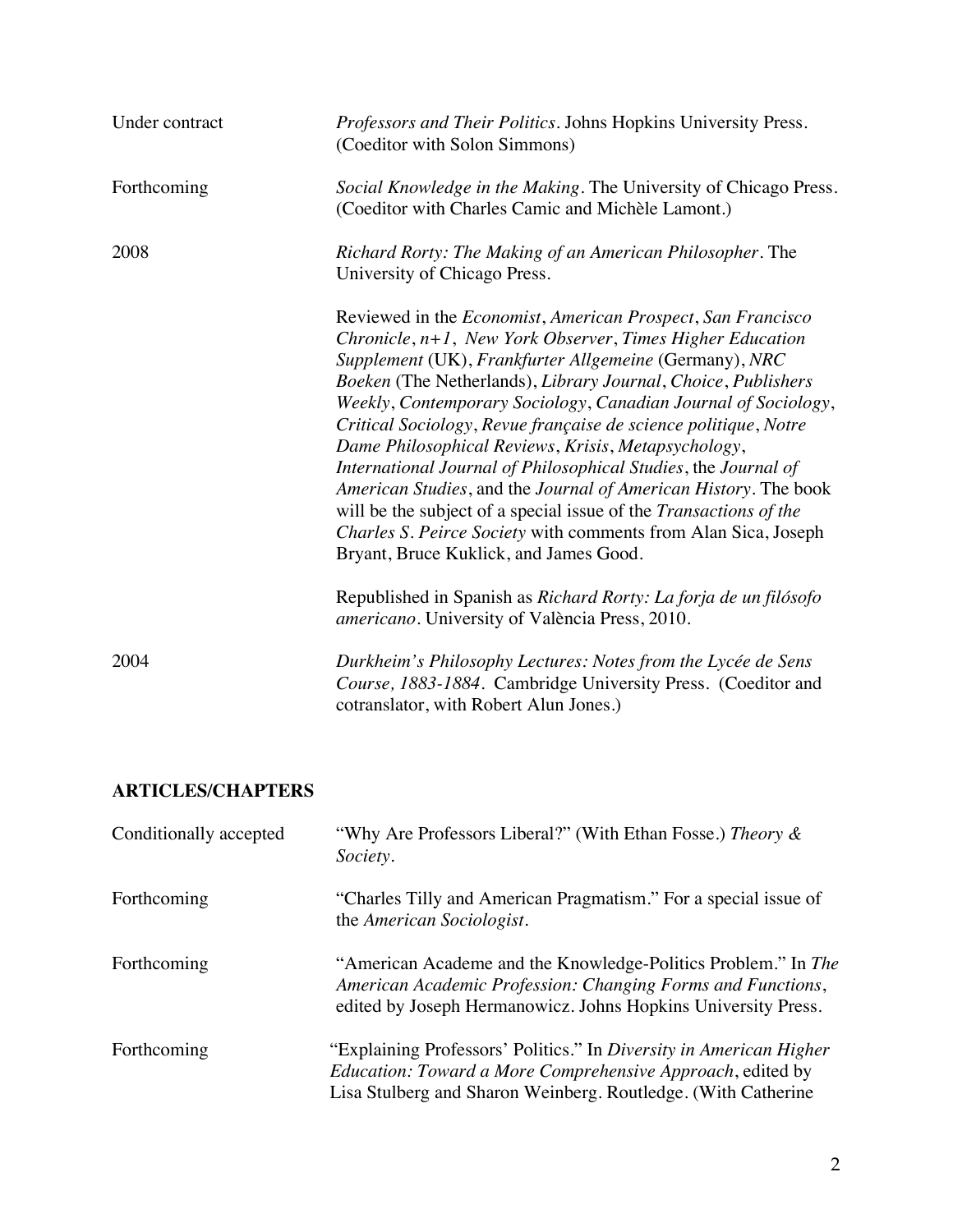|             | Cheng.)                                                                                                                                                                                                                         |
|-------------|---------------------------------------------------------------------------------------------------------------------------------------------------------------------------------------------------------------------------------|
| Forthcoming | "Academic Conferences and the Making of Philosophical<br>Knowledge." In Social Knowledge in the Making, edited by<br>Charles Camic, Neil Gross, and Michèle Lamont. The University<br>of Chicago Press. (With Crystal Fleming.) |
| 2009        | "A Pragmatist Theory of Social Mechanisms." American<br>Sociological Review 74:358-79.                                                                                                                                          |
| 2009        | "The Religiosity of American College and University Professors."<br>Sociology of Religion 70:101-29. (With Solon Simmons.)                                                                                                      |
| 2008        | "How Religious Are America's College and University<br>Professors?" In The American University in a Post-Secular Age,<br>Douglas Jacobsen and Rhonda Jacobsen, eds. Oxford University<br>Press. (With Solon Simmons.)           |
| 2007        | "Pragmatism, Phenomenology, and 20 <sup>th</sup> Century American<br>Sociology." In Craig Calhoun, ed., Sociology in America: The<br>American Sociological Association Centennial History. The<br>University of Chicago Press.  |
| 2006        | "Comment on Searle." Anthropological Theory 6:45-56. For a<br>special issue on Searle.                                                                                                                                          |
| 2005        | "The Detraditionalization of Intimacy Reconsidered."<br>Sociological Theory 23:286-311.                                                                                                                                         |
| 2005        | "A General Theory of Scientific/Intellectual Movements."<br>American Sociological Review 70:204-232. (With Scott Frickel.)                                                                                                      |
| 2003        | "Richard Rorty's Pragmatism: A Case Study in the Sociology of<br>Ideas." Theory & Society 32:93-148.                                                                                                                            |
| 2002        | "Intimacy as a Double Edged Phenomenon? An Empirical Test of<br>Giddens." Social Forces 81:531-555. (With Solon Simmons.)                                                                                                       |
| 2002        | "Alvin Gouldner and the Sociology of Ideas: Lessons From <i>Enter</i><br>Plato." The Sociological Quarterly 43:97-110. (With Charles<br>Camic.)                                                                                 |
| 2002        | "Becoming a Pragmatist Philosopher: Status, Self-Concept, and<br>Intellectual Choice." American Sociological Review 67:52-76.                                                                                                   |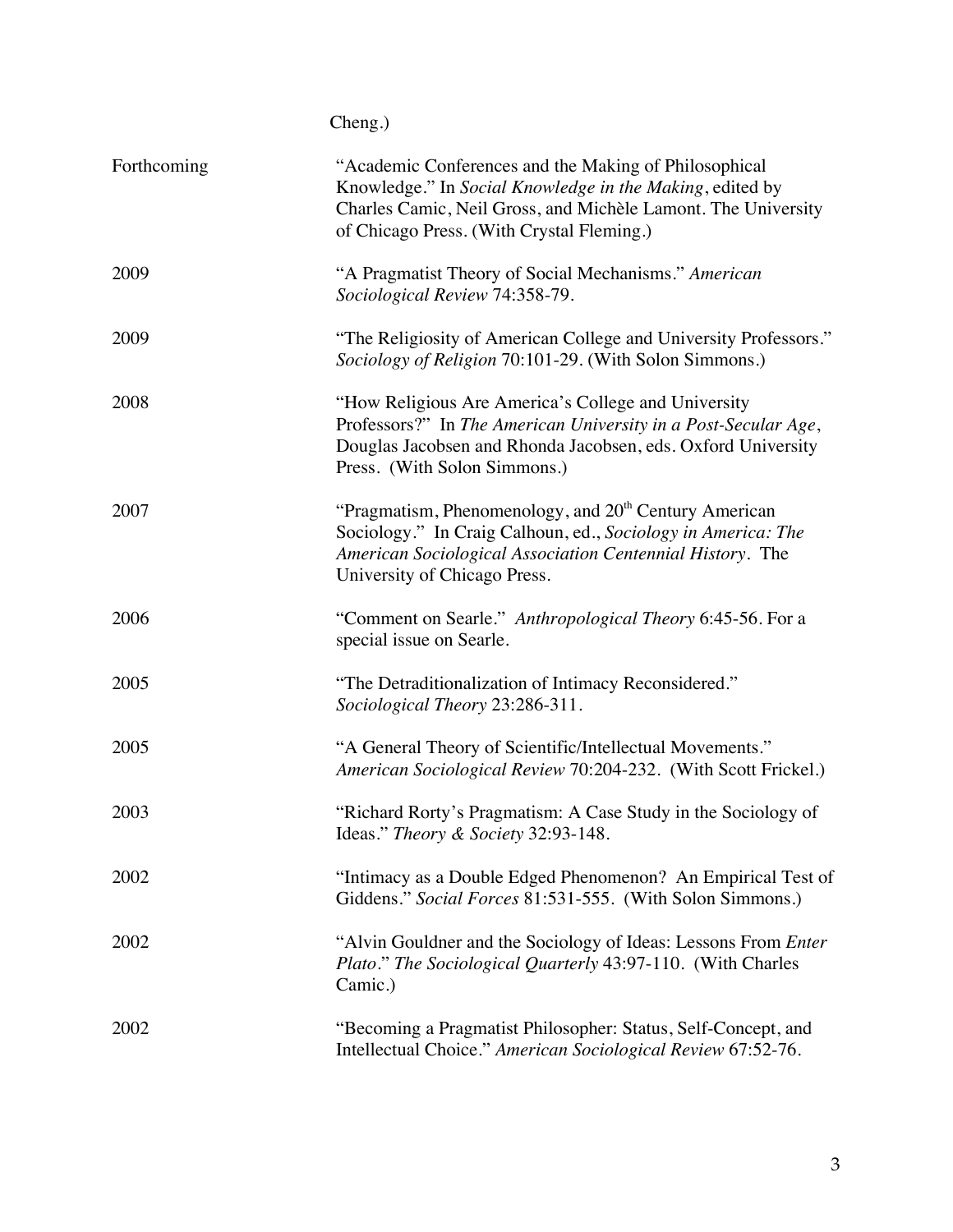| 2001 | "The New Sociology of Ideas." Pp. 236-49 in The Blackwell<br>Companion to Sociology, Judith Blau, ed. Blackwell. (With<br>Charles Camic.)                             |
|------|-----------------------------------------------------------------------------------------------------------------------------------------------------------------------|
| 1998 | "Contemporary Developments in Sociological Theory: Current<br>Projects and Conditions of Possibility." Annual Review of<br>Sociology 24:453-76. (With Charles Camic.) |
| 1997 | "Durkheim's Pragmatism Lectures: A Contextual Interpretation."<br>Sociological Theory 15:126-49.                                                                      |

## **PAPERS IN PROGRESS**

"The Analytical Sociology Movement." Invited contribution to the *European Journal of Sociology*.

"The Contemporary American Conservative Movement." For the 2011 issue of *Annual Review of Sociology*. (With Tom Medvetz and Rupert Russell.)

"The Liberal-Conservative Happiness Gap." (With Ethan Fosse.)

"Homophilous Worldmaking." (With Crystal Fleming.)

"Graduate School and Liberalism: A Test of the Self-Selection Hypothesis." (With Ethan Fosse and Jeremy Freese.)

"Toward a Theory of Conservatisms in Europe and America." (With Chris Bail.)

#### **BOOK REVIEWS**

| Forthcoming | "Review of Hannah Arendt, Totalitarianism, and the Social<br>Sciences, by Peter Baehr." American Journal of Sociology.                     |
|-------------|--------------------------------------------------------------------------------------------------------------------------------------------|
| Forthcoming | "Review of <i>Social Structures</i> , by John Levi Martin."<br>Contemporary Sociology.                                                     |
| 2008        | "Review of Rethinking Durkheim and His Tradition, by Warren<br>Schmaus." Journal of the History of the Behavioral Sciences<br>$44:277-8$ . |
| 2006        | "Review of The Ethnological Imagination, by Fuyuki Kurasawa."<br>American Journal of Sociology 111: 940-43.                                |